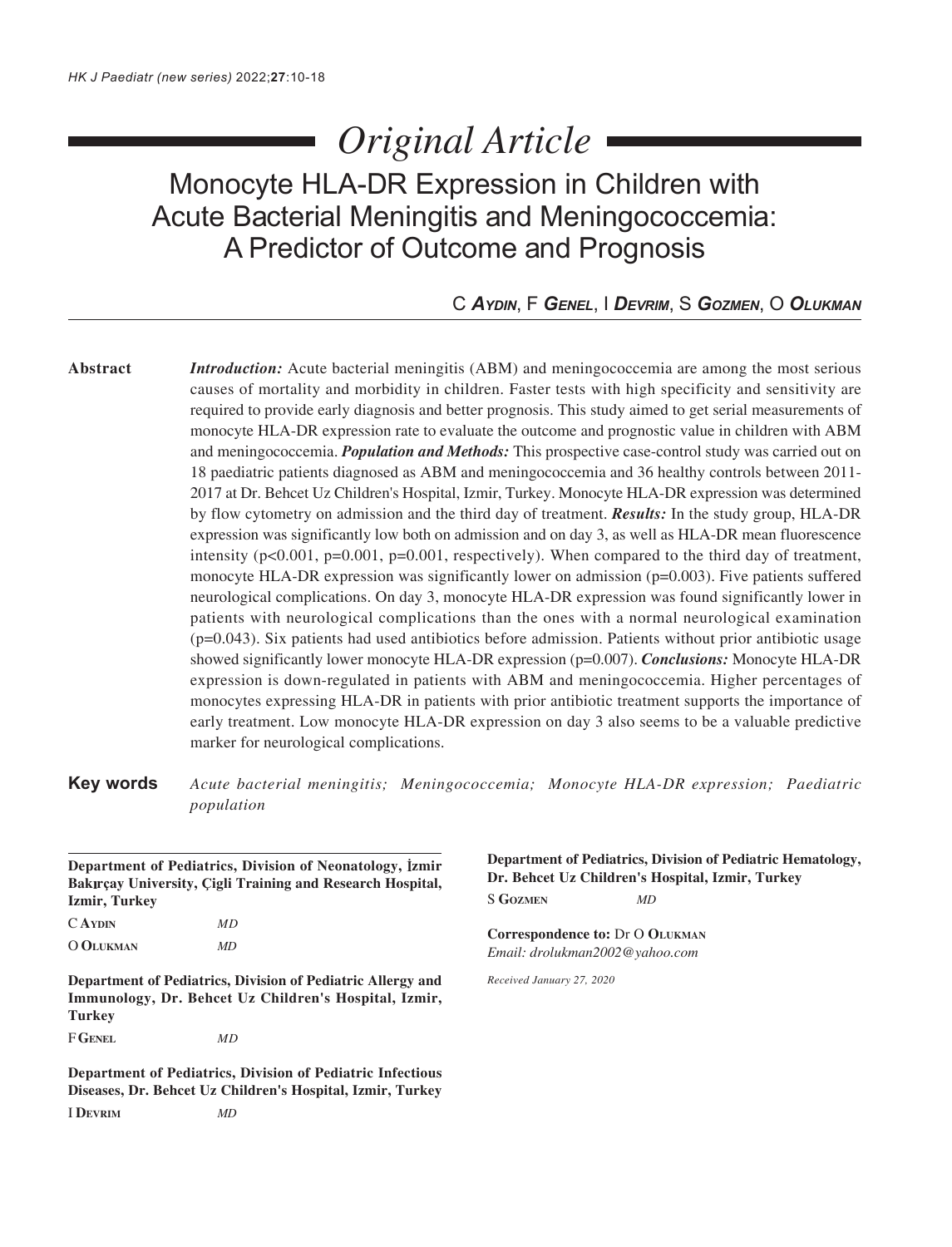#### **Introduction**

The morbidity and mortality caused by acute bacterial meningitis (ABM) in children remains significant worldwide, despite advances in vaccines, chemoprophylaxis, antimicrobial therapy and supportive care.1 The overall annual attack rate for ABM is 2-5 cases for 100,000 population and the mortality rate is 6-16% in the United States.<sup>2</sup> In developing countries incidence is up to 10 folds and the mortality rate is 2-4 folds higher than the United States.<sup>3</sup> Severe neurological sequelae due to ABM have been reported in 10-20% of the patients.<sup>4,5</sup> Meningococcemia is a life-threatening bloodstream infection caused by Neisseria meningitidis. Septic shock due to this organism is unique and requires early aggressive management to improve outcome. It is most common in childhood and mortality rates for meningococcemia ranges from 10% in adolescents and 20% in infants. $6,7$ 

In children, early diagnosis is very important to improve prognosis both in ABM and meningococcemia. The identification of prognostic factors on admission could alert clinicians and could decrease the occurrence of undesirable events, so faster tests with high specificity and sensitivity are required to predict the outcome and prognosis.

Monocytes are a specific type of leukocytes that have functions in phagocytosis, cytokine production and presentation of antigen to lymphocytes for initiating both cellular and humoral immune responses. Monocytes play an important role in immune regulation and host defence against foreign organisms. HLA-DR molecules are expressed on the majority of monocytes and reflect the activation state of these cells. HLA-DR molecules are important for presenting antigen to the CD4+ cells. $8-10$ 

In the paediatric population, significant diminished HLA-DR expression on monocytes in preterm and fullterm neonates has been reported.11 Low monocyte HLA-DR expression was also found to be correlated with lower gestational ages in very low birth weight infants.12 Downregulation of HLA-DR expression on monocytes has been reported in neonatal sepsis, adult sepsis, different groups of surgical patients, pancreatitis and trauma. It has also been associated with septic complications and increased risk of mortality.13-16 Recent studies suggest that decreased monocyte HLA-DR expression is a reliable marker of excessive anti-inflammatory response and immune paralysis.17,18 In a study by Shankar-Hari et al, it has been suggested that the optimum biomarker combination associated with subsequent sepsis in

emergency department patients with suspected acute infection is the combination of increased neutrophil CD24 and neutrophil CD279 with reduced monocyte HLA-DR expression.<sup>19</sup>

This study aimed to get a serial measurement of monocyte HLA-DR expression rate to predict the outcome and prognosis in children with ABM and meningococcemia.

#### **Population and Methods**

#### *Date and Time of Study Conduction / Study Design*

This prospective case-control study was carried out between 1st August 2011 and 31st July 2017 at the department of paediatric infectious diseases of Dr. Behcet Uz Children's Hospital which is a 400-bed paediatric training hospital in Izmir, Turkey. In the study period, 18 children hospitalised with the diagnosis of ABM or meningococcemia were enrolled. The control group consisted of 36 healthy age and gender-matched children that applied to the outpatient departments for routine paediatric follow-up. Neonates were excluded from the study.

#### *Hypothesis*

Monocyte HLA-DR expression rate can predict the outcome and prognosis in children with ABM and meningococcemia.

#### *Diagnosis of ABM and Meningococcal Disease*

Patients were accepted as ABM according to the following criteria: increased cerebrospinal fluid (CSF) protein >100 mg/dL or decreased CSF glucose <40 mg/dL or CSF leukocyte count >100 white blood cell/mm<sup>3</sup> with at least 80% neutrophils, identification of bacterial agents in gram staining, or isolation of bacteria from the CSF samples.<sup>2,13,20</sup>

The clinical diagnosis of meningococcemia or meningococcal septic shock was made (in the absence of bacterial isolation) if the ill child had a fever and a petechial or purpuric rash and/or signs of meningitis as described before.<sup>21</sup>

#### *Determination of Cell Surface Markers by Flow Cytometry*

A study designed by Wu et al showed that a single measurement of mHLA-DR within the first week after patient admission had no predictive value regarding mortality. In contrast, results expressed as dynamic parameters (i.e., differences between two-time points)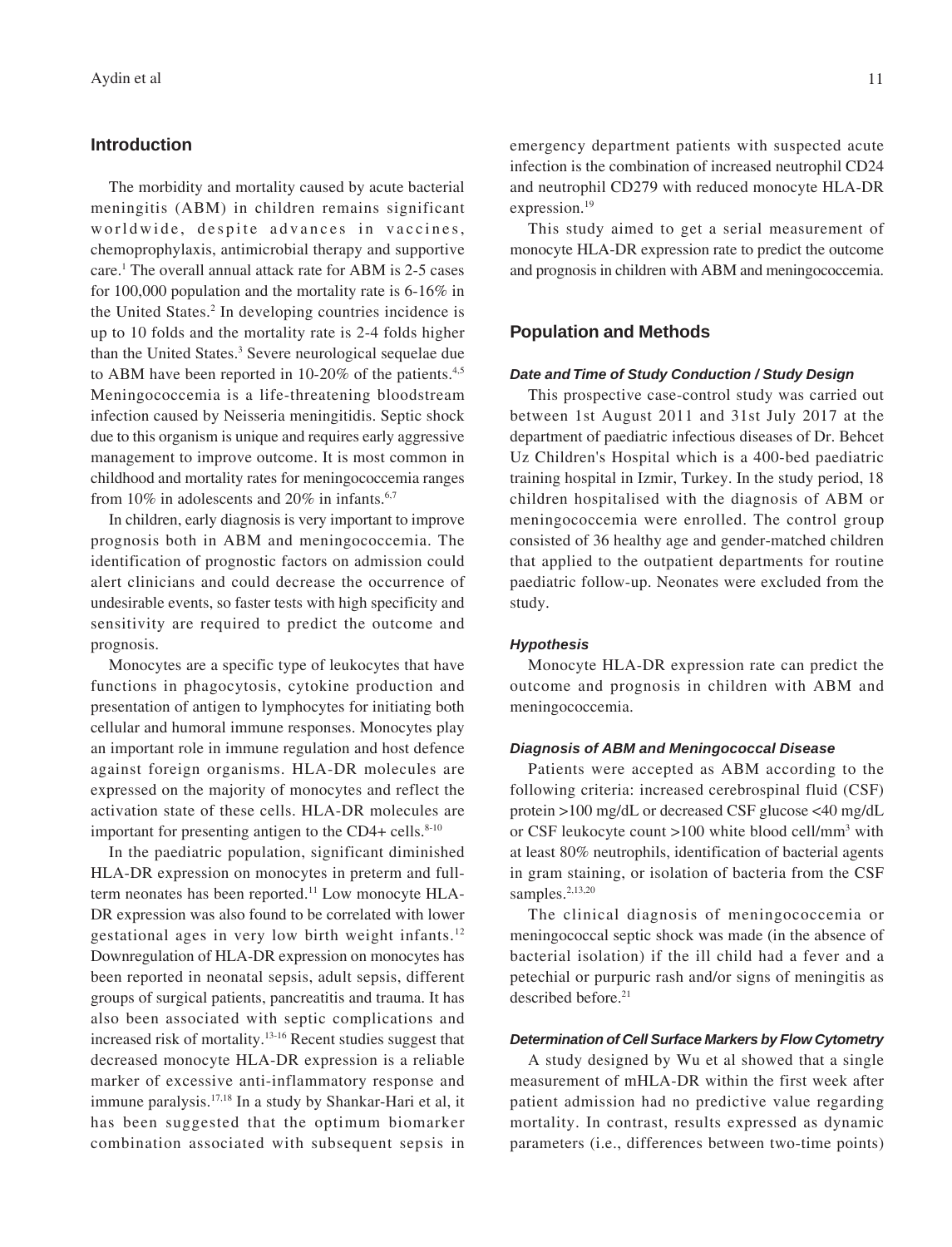provided excellent predictive values, especially the difference in mHLA-DR expression between days 0 and 3 or days 0 and 7.22 Similarly, Zhuang et al found that dynamic monitoring of monocyte HLA-DR expression was more valuable for the diagnosis, prognosis, and prediction of sepsis.<sup>23</sup> In this respect, we also investigated the monocyte HLA-DR expression on admission and the third day of treatment. Measurements were performed via three-colour flow cytometry by one of the authors who knew neither clinical nor laboratory findings of the patients. In the patient group, samples of peripheral blood were collected in EDTA anticoagulant tubes. In the control group, the plasma of the peripheral blood drawn for routine complete blood count was separated and used. Freshly collected blood samples (100 mL) were stained within 15 min after arrival at the laboratory with 10 mL of each conjugated monoclonal antibodies (mAb). The following commercial mAbs were used: phycoerythrin-cyanin 5 (PC5)-labeled CD45 (clone J.33; Beckman Coulter), fluorescein isothiocyanate (FITC)-labeled HLA-DR (clone Immu-357; Beckman Coulter), and phycoerythrin-labelled CD14 (clone RMO52; Beckman Coulter). After completion of the incubation, the erythrocytes were lysed and leucocytes were stabilised and fixed by TQ-Prep (Coulter). The appropriate isotype controls were used. At least 10,000 cells from each sample were analysed on the Cytomics FC500 (Beckman Coulter) flow cytometer, and the data were processed with CXP cytometer software. The cytometer was routinely optimised using the Flow-Check Fluorospheres (Coulter, Fullerton, California, USA). Monocytes were identified by gating on forwarding/ side scatter in combination with CD45 and CD14. Results were expressed as the percentage of monocytes expressing HLA-DR and as mean fluorescence intensity (MFI) of monocytes showing expression.

#### *Ethical Considerations*

The study was approved by the "Local Research Ethics Committee of Dr. Behcet Uz Children's Hospital, Izmir, Turkey" (Protocol number: 21; Date: 17.04.2013) and adhered to the Declaration of Helsinki for Medical Research involving Human Subjects. The parents of the patients gave their informed consent for participation in the study.

#### *Statistical Analysis*

Data were expressed as the mean, allowing for the Standard deviation of the mean (mean±SD). All data were tested for normality using the Kolmogorov-Smirnov test. Quantitative values were assessed through analysis of

variance (ANOVA) when normally distributed, and by the Kruskal-Wallis test in other cases. Comparisons between two groups were made using the Mann-Whitney U-test or t-test, as appropriate. Categorical data were analysed with the chi-squared test  $(\chi^2)$ . Statistical analyses were performed with SPSS software, version 15.0 (SPSS Inc., Chicago, IL). Statistical significance was defined as  $p<0.05$ .

#### **Results**

Out of the 18 patients in the study group, 10 were male and 8 were female. The mean age was 55.2 months (4.6 years), ranging from 1 month to 15 years. In the control group, male to female ratio was 1.57 (22/14) and the mean age was 54.1 months (4.5 years) ranging from 1 month to 15 years. Comparison of patients and controls in terms of age and gender did not reveal any statistical significance  $(p=0.944$  and  $p=0.695$ , respectively) (Table 1).

# *Demographical Features, Complications and Outcome of Patients*

All of the 18 patients in the study group had fever and meningeal irritations at admission (100%) followed by confusion (n=14, 77.8%), hypotension (n=14, 77.8%), coagulopathy (n=14, 77.8%), vomiting (n=12, 66.7%), headache (n=12, 66.7%) and rash (n=12, 66.7%). Laboratory features of the study group on admission are reviewed in Table 2. Thirteen out of 18 patients had leukocytosis, 1 had leucopenia and 1 had thrombocytopenia. CRP levels of all 18 patients were remarkably high. In 5 patients, the lumbar puncture could not be performed because of haemodynamic instability due to septic shock. Twelve of the patients were diagnosed as meningococcemia with petechial and purpuric skin lesions, confusion, hypotension, prolonged capillary filling time and coagulopathy. CSF analysis of the 13 patients was compatible with ABM. Twelve patients had negative CSF culture and six of these had the history of beforehand

| <b>Table 1</b> | Comparison of age and gender between groups |  |  |  |  |
|----------------|---------------------------------------------|--|--|--|--|
|----------------|---------------------------------------------|--|--|--|--|

|                                              | <b>Patient group</b><br>$(n=18)$ | Control group<br>$(n=36)$ | p     |
|----------------------------------------------|----------------------------------|---------------------------|-------|
| Age, (months)                                | 55.2±60.2                        | $54.1 \pm 52.1$           | 0.944 |
| $(\text{mean} \pm \text{SD}) (\text{range})$ | $(1-180)$                        | $(1-180)$                 |       |
| Gender                                       |                                  |                           |       |
| Female (n)                                   | 8                                | 14                        |       |
| Male $(n)$                                   | 10                               | 22                        | 0.695 |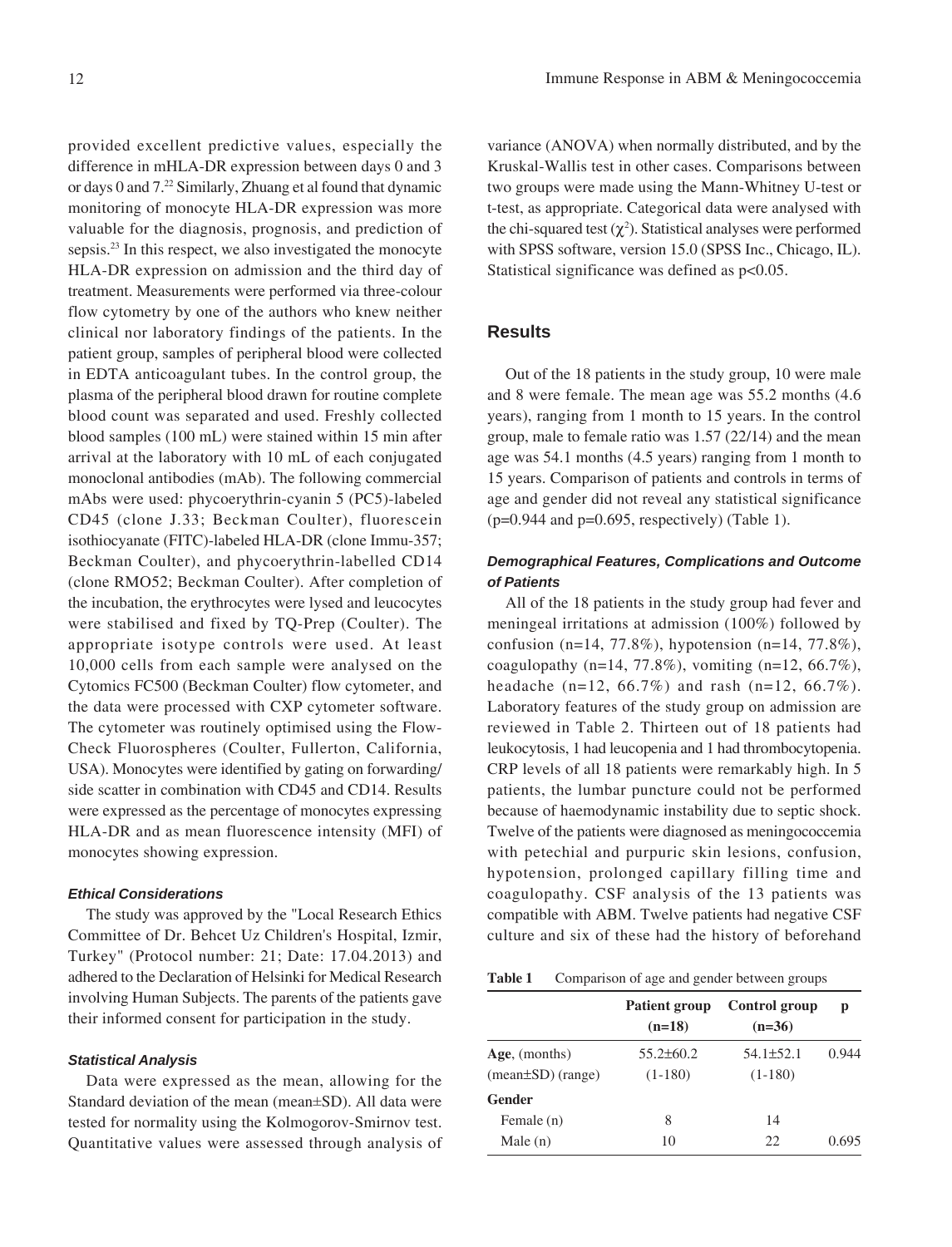administration of empirical antibiotics that can penetrate through the blood-brain barrier (5 intravenous ceftriaxone, 1 gentamicin+ceftriaxone ). While CSF culture of one patient yielded isolation of *N. meningitidis*, another one resulted in *S. pneumoniae*.

Among 18 patients, 5 had neurologic sequelae including seizures, papillary stasis and strabismus, left hemiparesis, ptosis in the left eye and central facial palsy. No death occurred and all patients were discharged after medical treatment.

#### *HLA-DR Expression*

Mean percentage of monocytes expressing HLA-DR in the study group on admission was significantly lower than the control group  $(30.1\pm 23.4 \text{ vs } 93\pm 5.1, \text{ p} < 0.001)$ . In the study group, monocyte HLA-DR mean fluorescence intensity (MFI) on admission was also significantly lower compared to the control group  $(12\pm6.1 \text{ vs } 18\pm6.1, \text{ p=0.001})$ (Table 3). Representative flow cytometry plots of an ABM patient a healthy control are presented in Figure 1 and Figure 2, respectively. When compared to initial values, the percentage of monocytes expressing HLA-DR significantly increased (49.9±24 versus 30.1±23.4, p=0.003) on the third day of the treatment, but monocyte HLA-DR MFI did not differ significantly (12±6.1 vs  $11.3\pm1.8$ , p=0.466) (Table 4). On admission, the percentage

of monocytes expressing HLA-DR and monocyte HLA-DR MFI were lower in patients with neurological complications compared to patients with normal neurological examination but these differences were not statistically significant ( $p=0.104$  and  $p=0.217$ , respectively). The percentage of monocytes expressing

HLA-DR was found to be significantly lower in patients with neurological complications on the third day of treatment (p=0.043), however, monocyte HLA-DR MFI values did not differ significantly (p=0.084) (Table 5). Six patients had used empirical antibiotics before admission. On admission when compared to patients who used antibiotics prior to admission, the percentage of monocytes expressing HLA-DR was significantly lower in patients who did not use antibiotics before hospitalisation  $(19.11\pm12.8 \text{ vs } 52.33\pm25.1, \text{ p=0.007}), \text{ but monocyte}$ HLA-DR MFI values were similar (11.61±6.92 vs  $12.86\pm4.45$ ,  $p=0.482$ ). Neither the percentage of monocytes expressing HLA-DR nor the monocyte HLA-DR MFI values differed significantly on the third day of treatment between patients with and without antibiotic usage prior to admission (p=0.349, p=0.373 respectively) (Table 6). In neither the patient nor the control groups we observed any additional MHC class 2 expression defects that could be interpreted as a possible genetic variation.

**Table 2** Some important laboratory results of the study group on admission (n=18)

| <b>Parameters</b>                             | Mean value (range) $(\pm SD)$   |
|-----------------------------------------------|---------------------------------|
| Haemoglobin (g/dL)                            | $11.34\pm1.83(8.8-15.3)$        |
| Thrombocyte count $(/mm3)$                    | 268,000±120,696(76,000-498,000) |
| Leucocyte count $(\text{/mm}^3)$              | 18,562±9,673(3,800-33,500)      |
| Absolute neutrophil count (/mm <sup>3</sup> ) | 14,038±8,034 (900-34,000)       |
| Absolute lymphocyte count (/mm <sup>3</sup> ) | $1,866\pm1,091(700-4,200)$      |
| Erythrocyte sedimentation rate (mm/h)         | $47\pm32.8$ (3-104)             |
| C-reactive protein $(mg/dL)$                  | $14.72 \pm 7.2$ (3-25)          |

| Table 3 Comparison of percentage of monocytes expressing HLA-DR and monocyte HLA-DR mean fluorescence intensity between the |
|-----------------------------------------------------------------------------------------------------------------------------|
| groups on admission                                                                                                         |

| Study group $(n=18)$ | Control group $(n=36)$ |         |
|----------------------|------------------------|---------|
| $30.1 \pm 23.4$      | 93±5.1                 | < 0.001 |
| 12±6.1               | 18±6.1                 | 0.001   |
|                      |                        |         |

MFI: mean fluorescence intensity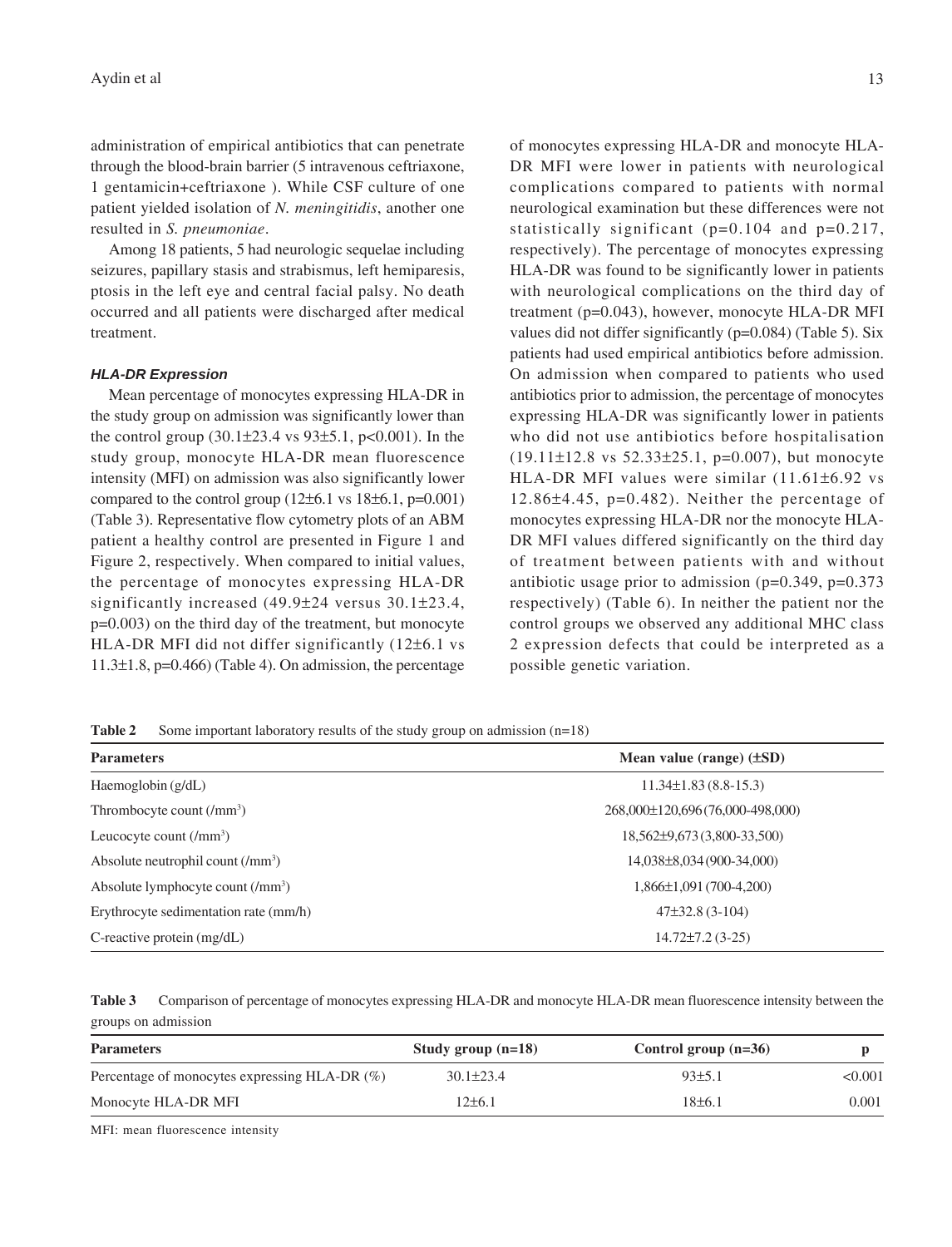

**Figure 1** Monocyte HLA-DR expression percentage of an ABM patient on admission (flow cytometry).



**Figure 2** Monocyte HLA-DR expression percentage of a healthy control on admission (flow cytometry).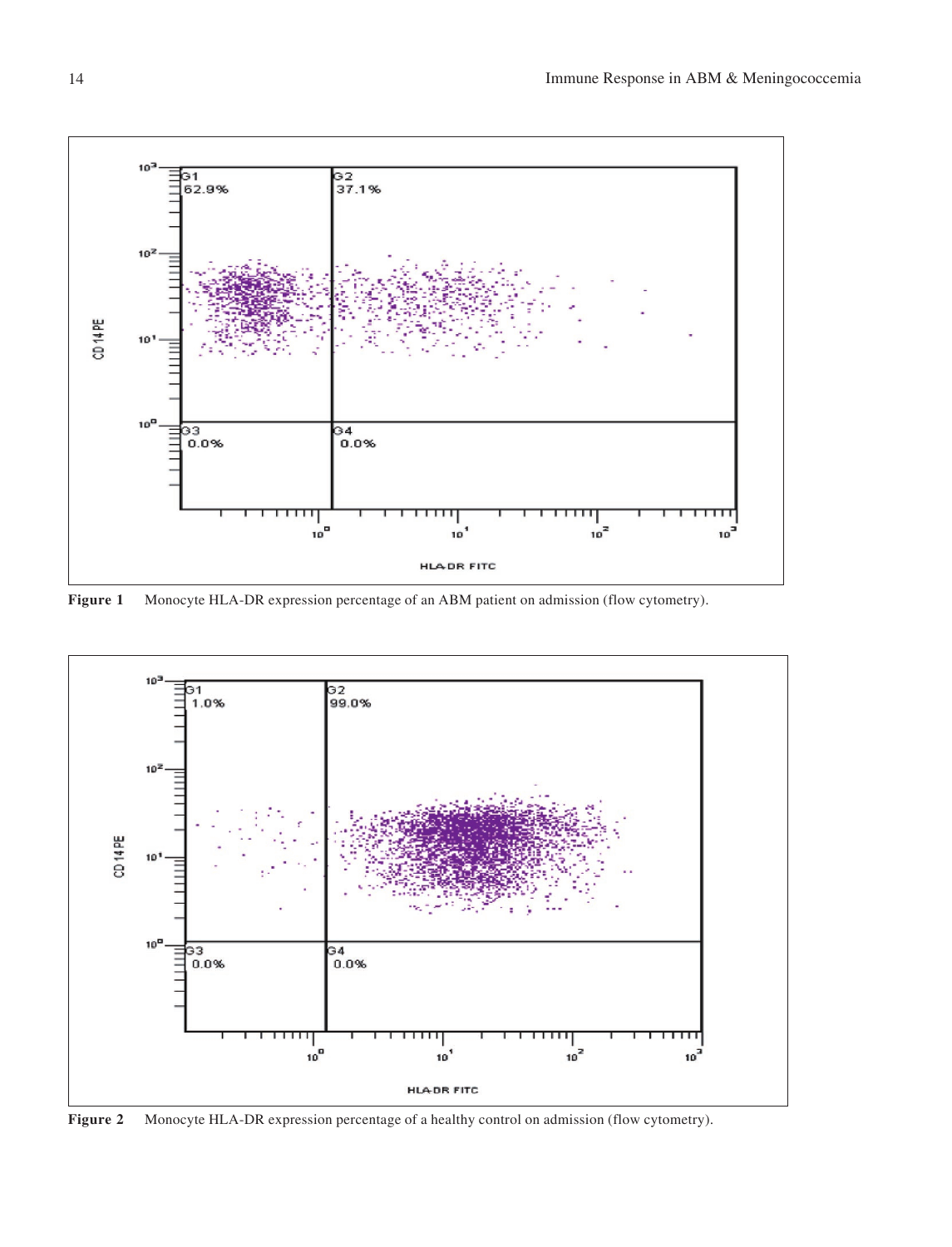#### **Discussion**

In the pathogenesis of sepsis and serious infectious diseases such as meningitis and meningococcemia, the immune system plays a major role in host defence. In the initial phase of the immune response, increased release of pro-inflammatory cytokines leads to an effective immune response against infection. However, excessive production of these cytokines may be associated with excessive cellular injury, multiple organ failure and death. Following this phase, anti-inflammatory mediators are produced to modulate the inflammatory response. Excessive antiinflammatory stimulation results with a state termed immune paralysis.24 The percentage of monocytes expressing HLA-DR is found normal or increased in the inflammatory phase. In the anti-inflammatory phase, damaged monocyte functions and activations, inadequate oxidative burst and antigen presentation result in a decreased percentage of monocytes expressing HLA-DR.<sup>24-26</sup> Decreased monocyte HLA-DR expression is considered as a reliable marker of immune paralysis.17,18

In our study, we found the percentage of monocytes expressing HLA-DR and monocyte HLA-DR MFI significantly lower on admission in the study group. On the third day of treatment, the percentage of monocytes expressing HLA-DR was significantly higher than the initial values. Fortunately, no mortality occurred. However, 5 patients developed neurological complications. Patients with neurological complications had a lower percentage of monocytes expressing HLA-DR and lower monocyte HLA-DR MFI on admission, but these differences were not statistically significant. On the other hand on the third day of treatment, the percentage of monocytes expressing HLA-DR was significantly lower in patients with neurological complications while the monocyte HLA-DR MFI values remained similar.

Percentage of monocytes expressing HLA-DR is considered to be one of the best reflectors of immune functions in adults with serious diseases treated in intensive care units.27,28 A low percentage of HLA-DR expression on monocytes has been reported as a poor prognostic factor in septic adults, different groups of surgical patients, pancreatitis and trauma.14-16 In adult sepsis, percentage of monocyte HLA-DR expression less than 20% and its persistence on consecutive 5 days are associated with mortality rates as high as 90%.<sup>17</sup> In a study involving adult patients with cryptococcal meningitis, authors defined an immune signature associated with early mortality which was characterised by monocyte deactivation (reduced HLA-DR expression and tumour necrosis factor  $\alpha$  response

**Table 4** Comparison of percentage of monocytes expressing HLA-DR and monocyte HLA-DR mean fluorescence intensity of the study group on admission and the third day of treatment (n=18)

| <b>Parameters</b>                                | On admission    | The third day of treatment |       |
|--------------------------------------------------|-----------------|----------------------------|-------|
| Percentage of monocytes expressing HLA-DR $(\%)$ | $30.1 \pm 23.4$ | $49.9 \pm 24$              | 0.003 |
| Monocyte HLA-DR MFI                              | 11.3±1.8        | $12\pm 6.1$                | 0.466 |

MFI: mean fluorescence intensity

| Table 5 Comparison of the patients with and without neurological complications in terms of percentage of monocytes expressing HLA- |
|------------------------------------------------------------------------------------------------------------------------------------|
| DR and monocyte HLA-DR mean fluorescence intensity on admission and the third day of treatment                                     |

| <b>Parameters</b>                                                                 | <b>Patients with neurological</b><br>complications $(n=5)$ | Patients without neurological<br>complications $(n=13)$ |       |
|-----------------------------------------------------------------------------------|------------------------------------------------------------|---------------------------------------------------------|-------|
| Percentage of monocytes expressing<br>HLA-DR on admission $(\% )$                 | 14.88±6.39                                                 | $36.07 \pm 25.14$                                       | 0.104 |
| Percentage of monocytes expressing<br>HLA-DR on the third day of treatment $(\%)$ | $25.76 \pm 20.11$                                          | 59.31±29.99                                             | 0.043 |
| Monocyte HLA-DR MFI on admission                                                  | $14.75 \pm 7.11$                                           | $10.98 \pm 5.62$                                        | 0.217 |
| Monocyte HLA-DR MFI on the third day of treatment                                 | $7.69 \pm 2.80$                                            | 13.38 ± 8.42                                            | 0.084 |

MFI: mean fluorescence intensity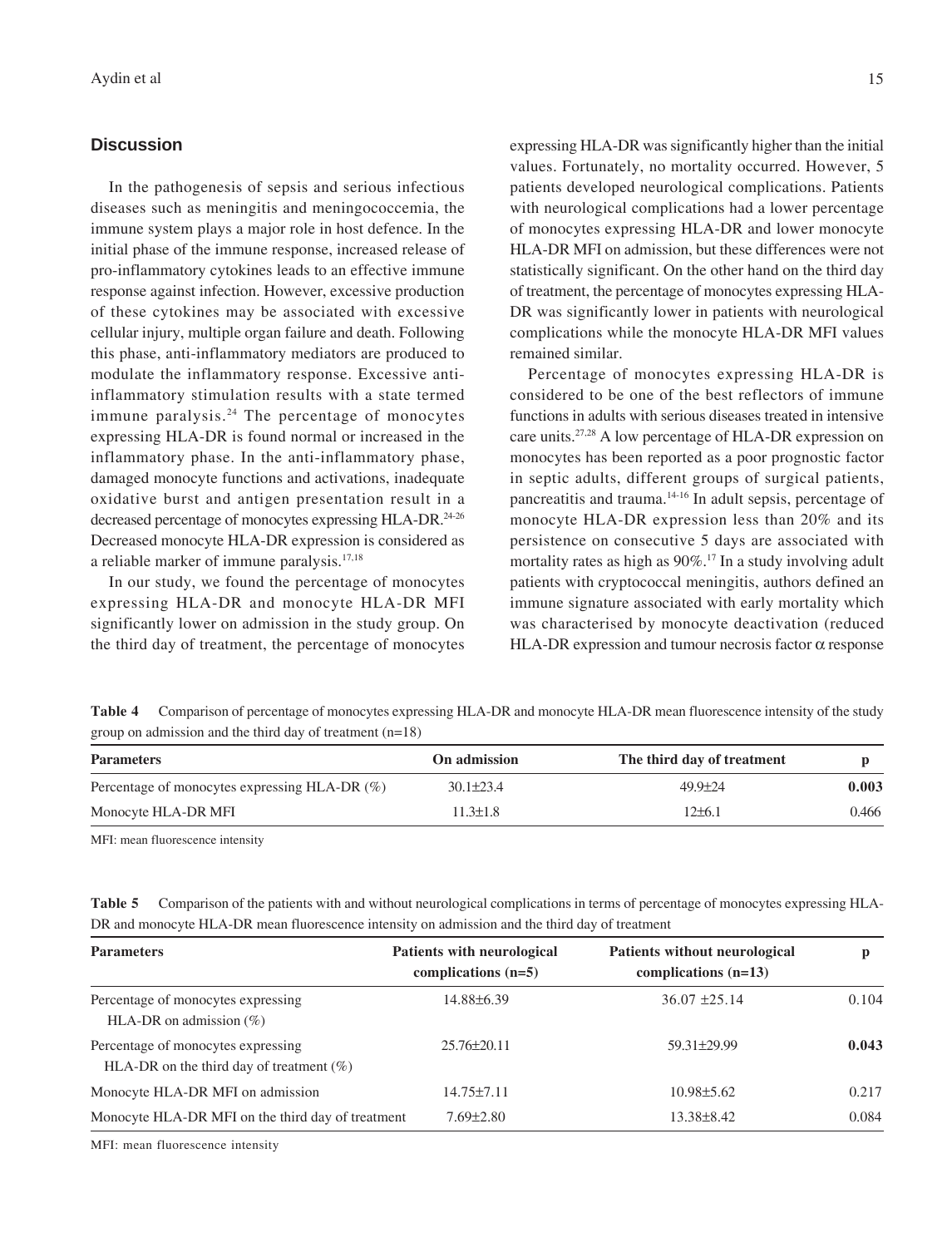to lipopolysaccharide); increased serum interleukin 6, CXCL10 and interleukin 10 levels; as well as increased neutrophil counts; and decreased T-helper cell type 1 responses.29 Published reports on the relationship between monocyte HLA-DR expression and outcome in children are limited. A study including children after cardiac bypass surgery reported that decreased HLA-DR in the early postoperative period predicts sepsis/systemic inflammatory response syndrome and prolonged stay in the intensive care unit.30 Hoffman et al, showed the association between persistent low monocyte HLA-DR expression and the risk of post lung transplant pneumonia in children.31 Döring et al investigated children and young adults after haematopoietic stem cell transplantation. In this study, prior to and during sepsis or bacterial infection, a significant decrease in human leukocyte antigen DR expression occurred.32 Wakiguchi et al studied the relationship between T-cell HLA-DR expression and intravenous immunoglobulin (IVIG) treatment response in Kawasaki disease (KD).<sup>33</sup> They found increased T-cell HLA-DR expression associated with IVIG resistance in KD patients, indicating that T-cell activation could be a contributing mechanism underlying this phenomenon. A previous study in our centre demonstrated that the percentage of HLA-DR expressing monocytes was significantly lower in the non-survivor late-onset neonatal sepsis group (16.6%), compared with the survivor group (45.2%), and patients with monocyte HLA-DR expression ≤30% had lower survival rate with a 30-fold higher risk of mortality.13 These results may indicate monocyte HLA-DR expression as an early predictive marker for prognosis in critically ill children and late-onset neonatal sepsis. In the present study, children with ABM and meningococcemia had down-regulated monocyte HLA-DR expression compared with healthy children reflecting compensatory anti-inflammatory response and immune paralysis. The increase on the third day of antibiotic treatment demonstrated improved immune functions. Our study also showed that the percentage of HLA-DR expressing monocytes on the third day may be a predictive marker for the development of neurological complications. In the present study, we found that a mean monocyte HLA-DR expression ≤50% on admission was strongly associated with the diagnosis of ABM. Moreover, we also demonstrated that the patients with monocyte HLA-DR expression still ≤40% on the third day of treatment were more likely to have poor neurological outcome. HLA-DR MFI did not differ significantly either on the first or the third day of follow up. Similarly, we could not find any

significant relation between neurological complications and first or third-day monocyte HLA-DR MFI values. In a previous study, Wu et al reported that in survivors of sepsis monocyte HLA-DR MFI values increased significantly after 6 days.34 In our study, we did not obtain any values further than the third day of treatment.

In ABM and meningococcemia, it is vital to begin antimicrobial treatment as early as possible. Bacterial load must be reduced immediately in order to prevent the complications of uncontrolled infection. Large studies, especially in adults with meningitis indicate that delay in antimicrobial treatment is a strong and independent risk factor for mortality and morbidity.<sup>35-37</sup> Recent data in children suggest early antibiotics are independently associated with improved outcomes in septic shock.38,39 In our study, six patients had used empirical blood-brain barrier penetrating antibiotics (ceftriaxone) before admission. The percentage of monocytes expressing HLA-DR was significantly lower in patients without prior antibiotic usage than the patients who used antibiotics before admission, supporting the importance of early treatment. This result also suggests that early antibiotic treatment may have favourable effects on immune response and regulation in serious infections.

The strength of the current study comes from its being the first study in the current literature that introduces decreased monocyte HLA-DR expression as a reliable predictive marker of outcome and prognosis in paediatric patients with ABM and meningococcemia. On the other hand, the main drawback of the study is the small sample size. Larger scaled prospective studies are required to confirm our findings.

# **Conclusion**

According to our findings, monocyte HLA-DR expression is downregulated in paediatric patients with ABM and meningococcemia. Higher percentages of monocytes expressing HLA-DR in patients referred with prior antibiotic treatment supports the importance of early treatment of ABM and meningococcemia. The percentage of monocyte HLA-DR expression on the third day of treatment also seems to be a valuable predictive marker for complications during follow up. Using monocyte HLA-DR expression may help clinicians to save time and effort in the differential diagnosis of critically ill children, lead them in decision making of early antibiotic treatment and prediction of possible complications.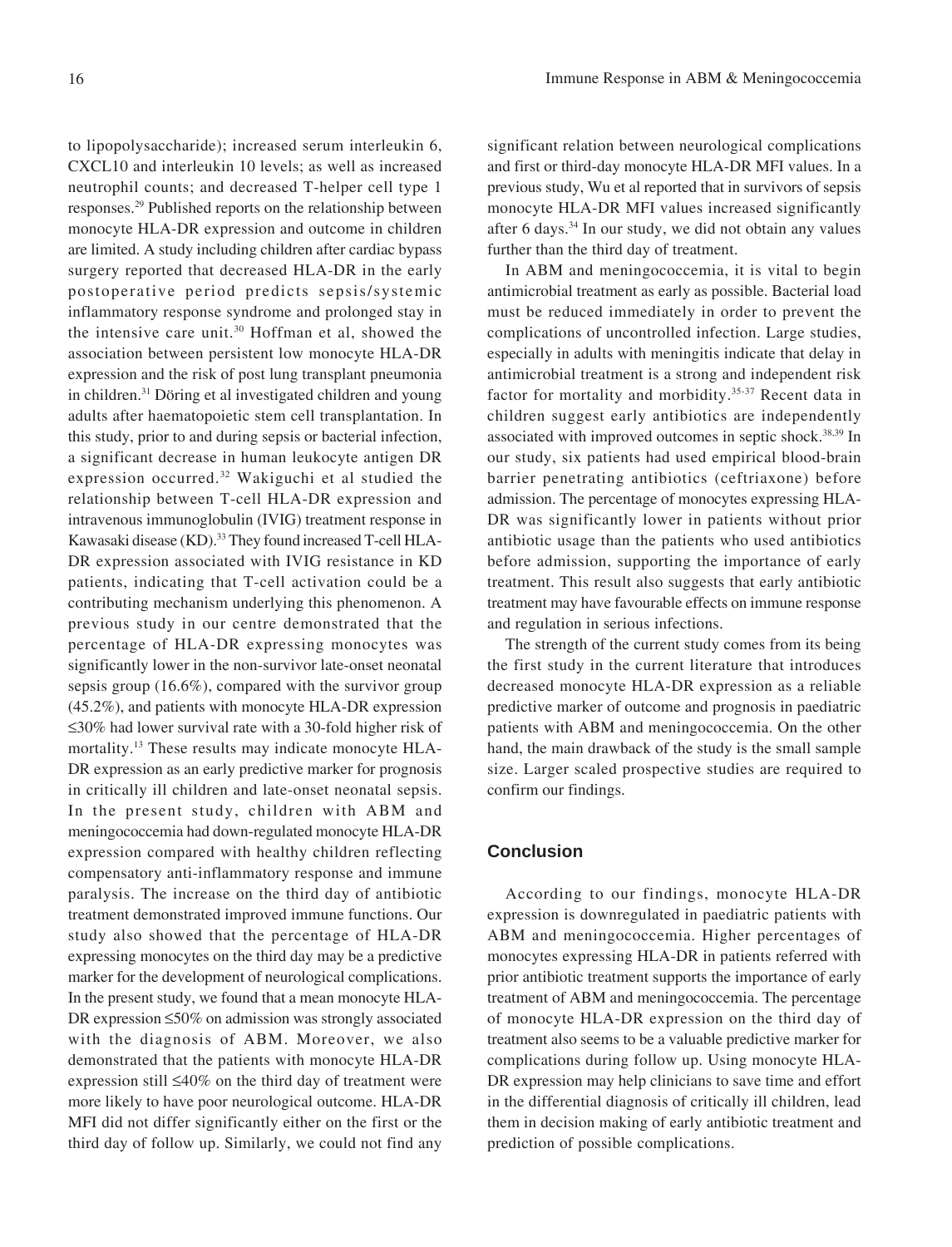### **Conflicts of Interest**

None of the authors declares any conflict of interest.

#### **Sponsorship**

The authors declare that the present work was supported for laboratory test kits by "Beckman Coulter Biomedical Products, Inc., Bornova, Izmir, Turkey" under application number "2013/H298A-2G-SDDI4246".

#### **References**

- 1. Dash N, Panigrahi D, Al Khusalby S, Al Awaidy S, Bawikar S. Acute bacterial meningitis among children <5 years of age in Oman: a retrospective study during 2000-2005. J Infect Dev Ctries 2008; 2:112-5.
- 2. Thipgen MC, Whitney CG, Messonnier NE, et al. Bacterial meningitis in the United States, 1998-2007. N Engl J Med 2011; 364:2016-25.
- 3. Sigauque B, Roca A, Sanz S, et al. Acute bacterial meningitis among children, in Manhiça, a rural area in Southern Mozambique. Acta Trop 2008;105:21-7.
- 4. Kabani A, Jadavji T. Sequelae of acute bacterial meningitis in children. Antibiot Chemother (1971) 1992;45:209-17.
- 5. Dodge PR. Neurological sequelae of acute bacterial meningitis. Pediatr Ann 1994;23:101-6.
- 6. Kirsch EA, Barton P, Kitchen L, Giroir BP. Pathophysiology, treatment and outcome of meningococcemia: a review and recent experience. Pediatr Infect Dis 1996;15:967-78.
- 7. Hazelzet JA. Diagnosing meningococcemia as a cause of sepsis. Pediatr Crit Care Med 2005;6:50-4.
- 8. Kanakoudi-Tsakalidou F, Debonera F, Drossou-Agakidou V, et al. Flow cytometric measurement of HLA-DR expression on circulating monocytes in healthy and sick neonates using monocyte negative selection. Clin Exp Immunol 2001;123:402-7.
- 9. Birle A, Nebe CT, Gessler P. Age-related low expression of HLA-DR molecules on monocytes of term and preterm newborns with and without signs of infection. J Perinatol 2003;23:294-9.
- 10. Lekkou A, Karakantza M, Mouzaki A, Kalfarentos F, Gogos CA. Cytokine production and monocyte HLA-DR expression as predictors of outcome for patients with community-acquired severe infections. Clin Diagn Lab Immunol 2004;11:161-7.
- 11. Schefold JC, Porz L, Uebe B, et al. Diminished HLA-DR expression on monocyte and dendritic cell subsets indicating impairment of cellular immunity in pre-term neonates: a prospective observational analysis. J Perinat Med 2015;43: 609-18.
- 12. Palojärvi A, Petäjä J, Siitonen S, Janér C, Andersson S. Low monocyte HLA-DR expression as an indicator of immunodepression in very low birth weight infants. Pediatr Res 2013;73:469-75.
- 13. Genel F, Atlihan F, Ozsu E, Ozbek E. Monocyte HLA-DR expression as predictor of poor outcome in neonates with lateonset neonatal sepsis. J Infect 2010;60:224-8.
- 14. Ho YP, Sheen IS, Chiu CT, Wu CS, Lin CY. A strong association between down-regulation of HLA-DR expression and the late mortality in patients with severe acute pancreatitis. Am J Gastroenterol 2006;101:1117-24.
- 15. Venet F, Tissot S, Debard AL, et al. Decreased monocyte human leukocyte antigen-DR expression after severe burn injury: correlation with severity and secondary septic shock. Crit Care Med 2007;35:1901-17.
- 16. Haveman JW, van der Berg AP, Verhoeven EL, et al. HLA-DR expression on monocytes and systemic inflammation in patients with ruptured abdominal aortic aneurysms. Crit Care 2006;10: R119.
- 17. Perry SE, Mostafa SM, Wenstone R, Shenkin A, McLaughlin PJ. Is low monocyte HLA-DR expression helpful to predict outcome in severe sepsis? Intensive Care Med 2003;29:1245-52.
- 18. Monneret G, Finck ME, Venet F, et al. The anti-inflammatory response dominates after septic shock: association of low monocyte HLA-DR expression and high interleukin-10 concentration. Immunol Lett 2004;95:193-8.
- 19. Shankar-Hari M, Datta D, Wilson J, et al. Early prediction of sepsis using leukocyte surface biomarkers: the EXPRES-sepsis cohort study. Intensive Care Med 2018;44:1836-48.
- 20. Zhang L, Ma L, Zhou X, et al. Diagnostic value of procalcitonin for bacterial meningitis in children: A comparison analysis between serum and cerebrospinal fluid procalcitonin levels. Clin Pediatr (Phila) 2019;58:159-65.
- 21. Carrol ED, Thomson AP, Mobbs KJ, Hart CA. The role of RANTES in meningococcal disease. J Infect Dis 2000;182: 363-6.
- 22. Wu JF, Ma J, Chen J, et al. Changes of monocyte human leukocyte antigen-DR expression as a reliable predictor of mortality in severe sepsis. Crit Care 2011;15:R220.
- 23. Zhuang Y, Peng H, Chen Y, Zhou S, Chen Y. Dynamic monitoring of monocyte HLA-DR expression for the diagnosis, prognosis, and prediction of sepsis. Front Biosci (Landmark Ed) 2017;22: 1344-54.
- 24. Tschaikoxsky K, Hedwig-Geissing M, Schiele A, Bremer F, Schywalsky M, Schuttler J. Coincidence of pro and antiinflammatory responses in the early phase of sepsis: Longitudinal study of mononuclear histocompatibility leukocyte antigen-DR expression, procalcitonin, C-reactive protein, and changes in Tcell subsets in septic and postoperative patients. Crit Care Med 2002;30:1015-23.
- 25. Docke WD, Randow F, Syrbe U, et al. Monocyte deactivation in septic patients: restoration by IFN gamma treatment. Nat Med 1997;3:678-81.
- 26. Muller Kobolt AC, Tulleken JE, Zijlstra JG, et al. Leukocyte activation in sepsis; correlations with disease state and mortality. Intensive Care Med 2000;26:883-92.
- 27. Venet F, Lepape A, Monneret G. Clinical review: flow cytometry perspectives in the ICU- from diagnosis of infection to monitoring of injury-induced immune dysfunctions. Crit Care 2011;15:231.
- 28. Moneret G, Venet F, Pachot A, Lepape A. Monitoring immune dysfunctions in the septic patient: a new skin for the old ceremony. Mol Med 2008;14:64-78.
- 29. Scriven JE, Graham LM, Schutz C, et al. A glucuronoxylomannanassociated immune signature, characterized by monocyte deactivation and an increased interleukin 10 level, is a predictor of death in cryptococcal meningitis. J Infect Dis 2016;213:1725-34.
- 30. Allen ML, Peters MJ, Goldman A, et al. Early postoperative